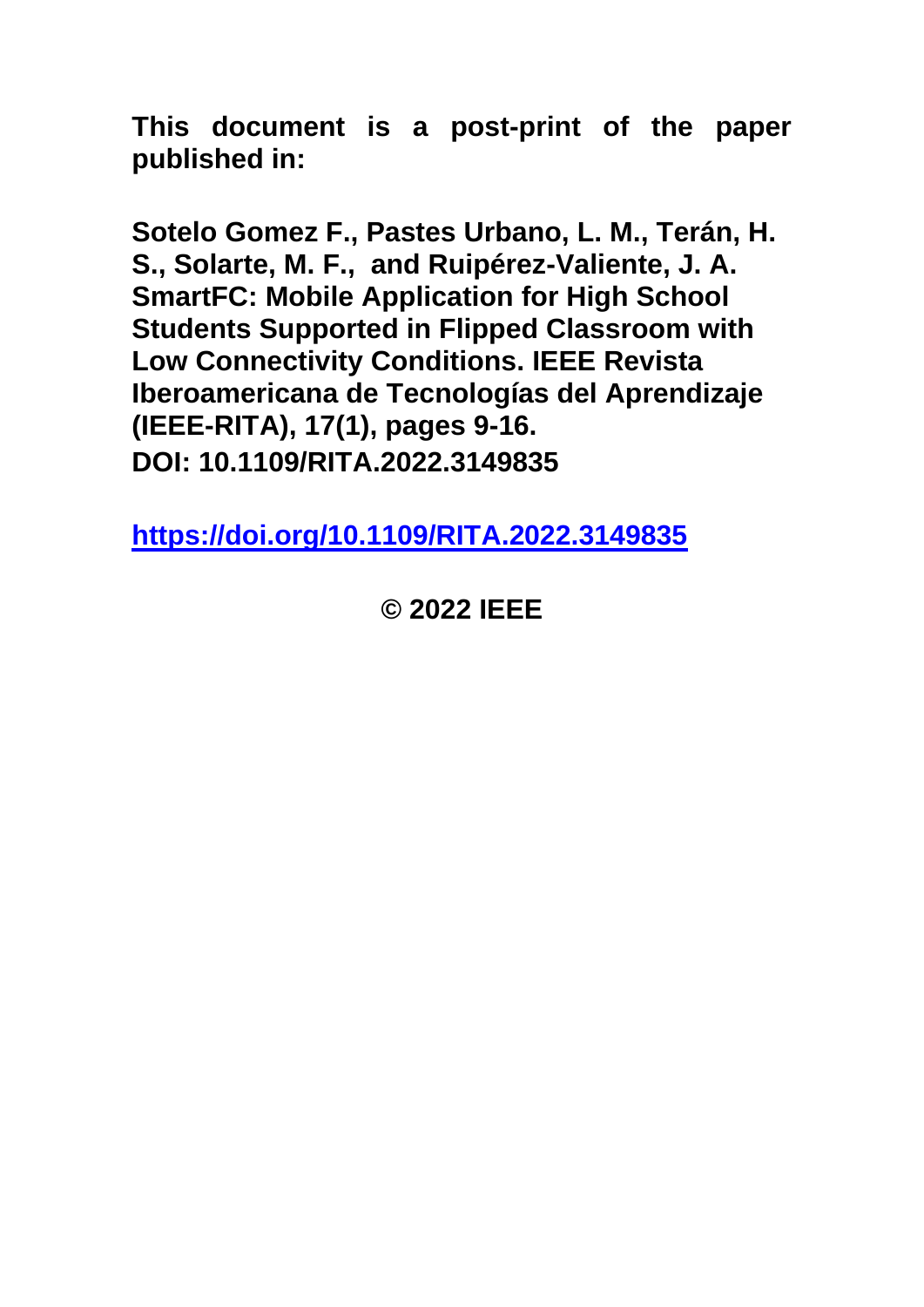# SmartFC: Mobile Application for High School Students Supported in Flipped Classroom with Low Connectivity Conditions

Fabinton Sotelo Gomez, Lina M. Pastes Urbano, Hamil S. Terán, Mario F. Solarte, José A. Ruipérez-Valiente

#### $1\square$

**Abstract— This article presents the SmartFC mobile application, an application aimed at students which allows the implementation of the flipped classroom model compatible with the use of ICT (Information and Communications Technologies) even in conditions of low or no connectivity. This proposal not only allows the visualization of open educational resources but also capturing the record of the effort made by students during the development of an academic activity, which represents a significant advantage over the majority of applications used to deliver thematic content. Besides, this application allows two-way communication between students and teachers.**

**Index Terms— Flipped classroom, high school, Technology Platforms.**

#### I. INTRODUCTION

**T**echnology is currently advancing in a dizzying pace and it is impacting all social spheres [1]; education is one of the areas where the current technological ecosystem got a considerable impact [2,3]; proof of this, is the way in which information and communication technologies (ICT) have been implemented; which have made available tools for educators and students that made it possible to improve the implementation of teaching and learning models [4]. In the same way that society changes, educational models also seek to reinvent themselves and adapt to the current trends, relying on technological tools that are available to them today [5,6,2]. One of the models that have been implemented the most is "Flipped Classroom" which is defined as a pedagogical approach in which direct instruction moves to the individual learning space, and the resulting group space is transformed into an environment of dynamic and interactive learning where the educator guides the students to apply concepts and get creatively involved in the subject [7,8,9]. In this model, readings are used and more recently with the support of ICT videos and multimedia elements [10,11], so that students study them individually, before class. Studies have shown that the flipped classroom model has been shown to be more effective

Universidad del Cauca and Fundación Universitaria de Popayan, Popayan, Colombia (e-mail: fabinton.sotelo@unicauca.edu.co).

compared to traditional teaching models and has had a positive impact on students' academic results [12,13,14,8]. Although the definition of the flipped classroom is not subject to the use of technology [15,16], many authors see this as an opportunity to improve the learning process. The literature shows the existence of different tools that can be used to support this model; however, there is no evidence that these applications or tools have been used in environments where internet connectivity is limited or deficient. Based on the above, this article proposes a mobile application to support students in the learning process based on the flipped classroom model, even in low connectivity conditions. Next, the main characteristics of the flipped classroom model are highlighted; the architecture implemented in the application and finally, a brief description of the case study is made where the application proposed here is used.

# II. FLIPPED CLASSROOM MODEL

The flipped classroom is a teaching model whose main objective is that the student can assume an active role during the learning process, for reversing the processes and roles that occur in traditional teaching models [9,18] as for example teaching the lecture supported in the multimedia tools out of the classroom. In the same way, the class time is used to answer questions, carry out practices, open discussion forums and reinforce the learning through interactive methods of collaborative work [17,19]. proposed in Bloom's taxonomy. It proposes that lower-order cognitive processes, which in traditional models are linked to environments within the classroom, can be extrapolated outside of it, which means that students can study the theoretical concepts by themselves through different tools that the teacher makes available for them, such as videos or podcasts recorded by the teacher or other people. Also the class time is used to answer questions related to the material provided and delve into the topics [20,21,22]. A series of studies have been found in the literature [21,23,13,14], which show that, when applying the flipped classroom model, better results were obtained in the evaluations compared to the traditional class courses, in addition to improving motivation and promoting self-directed and self-

Communications Engineering at the University of Murcia, Murcia, Spain (email: jruiperez@um.es).

Digital Object Identifier 10.1109/RITA.2022.3149835

<sup>&</sup>lt;sup>1</sup> Fabinton Sotelo Gomez is with the Department of Telematics at the

Lina M. Pastes Urbano is with the Department of Telematics at the University of Cauca, Popayan, Colombia (email:linapastes@unicauca.edu.co).

H. Teran is with the University of Cauca, Popayan, Colombia (email: hamil@unicauca.edu.co).

Mario F. Solarte is with the Department of Telematics at the University of Cauca, Popayan, Colombia (e-mail: msolarte@unicauca.edu.co).

José A. Ruipérez-Valiente is with the Department of Information and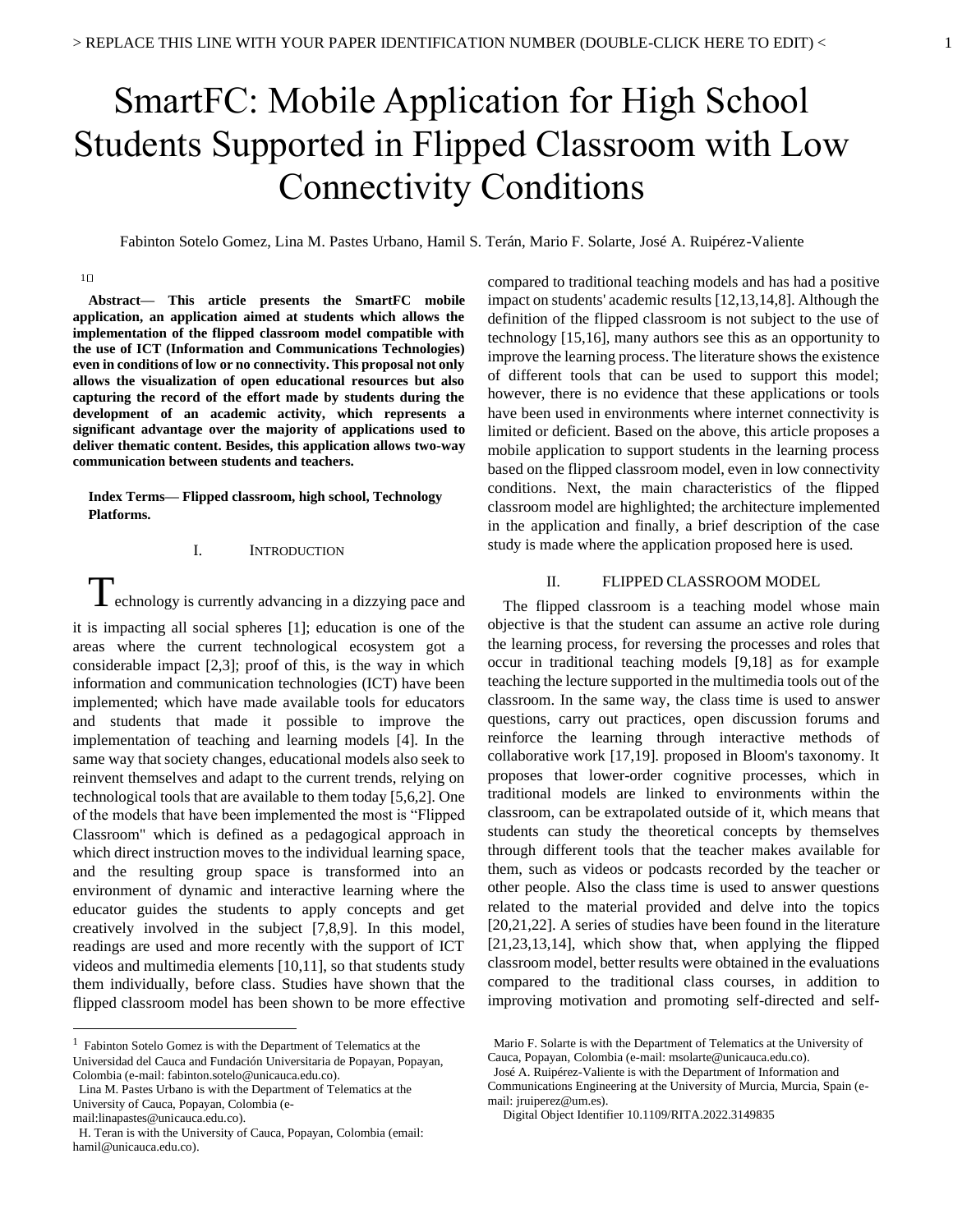regulated learning in students [8].

This model clearly defines three learning moments. The first is "before class", which supports lower-order cognitive processes such as:

- Remember: It consists of recognizing, remembering, listing, and recalling relevant information from long term memory.
- Understand: It is the ability to interpret, exemplify or construct meaning from educational material, whether they are readings, videos, or explanations

The second moment is "during class", in which the student is inside the classroom consolidating knowledge with the teacher's guidance. During this time, support is given in higherorder cognitive processes which are:

- Apply: It consists of the use or application of a learned process to solve different problems.
- Analyze: It is to differentiate, organize or decompose knowledge into its parts and think about how these are related to its overall structure.
- Evaluate: It consists of verification and criticism. It allows to compare and discriminate between ideas and choose based on reasoned arguments.
- Create: It Involves gathering knowledge to carry out creative tasks, to generate, plan and produce something new.

Finally, the last moment is "after class" in which the student does the review of tasks and the enhancement of themes individually.

In order to find what kind of technological tools have been used to implement this model within the context of High school education. A bibliographic review was carried out, through a systematic search in the online databases of SCOPUS and WOS (web of science) from 1999 to September 30, 2019 [9] with the search string "(Flipped classroom) AND (Inverted learning)". From this search, 61 articles were obtained that showed the implementation of the flipped classroom model in secondary education [45]. This study showed that most flipped classroom implementations only make use of technological resources for the sections before class, and the most used technological resource in the studies analyzed are videos/conferences [24,25,26,27,28,29]. Regarding the use of tools for the management of academic content, it could be observed that all the tools found were applied in contexts where the internet service was available, and mostly, these platforms, were only used to deliver the content to students [30,31,32,31,33,34]. In consequence, it can be a problem, since there is no way to verify the actions, participation, or behavior of students outside the classroom [28]. From this literary review, it was identified that the application should not only accompany the student during all the moments of their learning process but also capture measures that allow determining their behavior before class, in addition to operating in low connectivity environments [ 45].

#### III. FEATURES OF THE APPLICATION

Taking into account the above, and to support the guidelines of the flipped classroom model, the telematics application is based on the management of activities. They are defined as the

set of instructions and elements that allow one to achieve an academic objective and cover all the levels of the Bloom pyramid. So, It is divided into three moments presented below:

- Before class: It Supports lower-order cognitive processes and it consists of a series of prompts for students and a set of OER elements (Open Educational Resources) for students for consulting. In addition there is a test that allows corroborating the completion of the first moment of the activity by the student.
- During class: At this time, support is given to higher-order cognitive processes, for this it is proposed to make use of a workshop prepared by the teacher that allows students to consolidate knowledge and reach the last levels of the Bloom pyramid. Finally, during this time an evaluation is carried out to verify the work carried out.
- After class: During this time the student has access to the activities so that they can perform reinforcement exercises.

In addition and for supporting the ideas above, the application must collect the browsing events that the student performs while he is active in the application. It determines a series of metrics that allows us to see the student behavior and check the completion of tasks at the moment "before class".. Finally, the application must work in environments with low connectivity, in such a way that it allows to implement the model even in areas where there is no internet access, and not take this service as a determining aspect that prevents the implementation of the model in marginalized populations. The following sections show the process carried out to define the metrics that the telematics application must generate; and the architecture that enables it to function in low-connectivity and connected environments.

#### IV. METRIC DELIMITATION

One of the main aspects to take into account for the development of the application, is the capture of metrics, [28] in order to determine what measurements should be captured, a literary review was carried out that made it possible to determine the set of metrics necessary to capture the effort made by students outside the classroom. The platforms analyzed were Moodle [35,36,37,38,39], Blackboard [39, 40], Chamilo [38.41], KAcademy [42] and finally Coursera [43]. From this review, it was possible to identify a set of 79 metrics, to which a statistical analysis process was applied that consisted of eliminating the metrics that are not part of the flipped classroom model, such as those related to certifications; then the similar metrics founds in each of the tools were filtered.

This process allowed reducing this set of metrics to a total of 30.

Figure 1 details the filtering process where the "x" axis represents the abbreviated name of the metric (table I) and the "y" axis represents the number of coincidences or similarities of each metric on the platforms analyzed. In this way, it was possible to determine that the set of metrics found allows observing the behavior of students outside the classroom and identifying important aspects such as the type of connection that the student has, the number of times they access the content, and if it is capable of responding to a questionnaire of the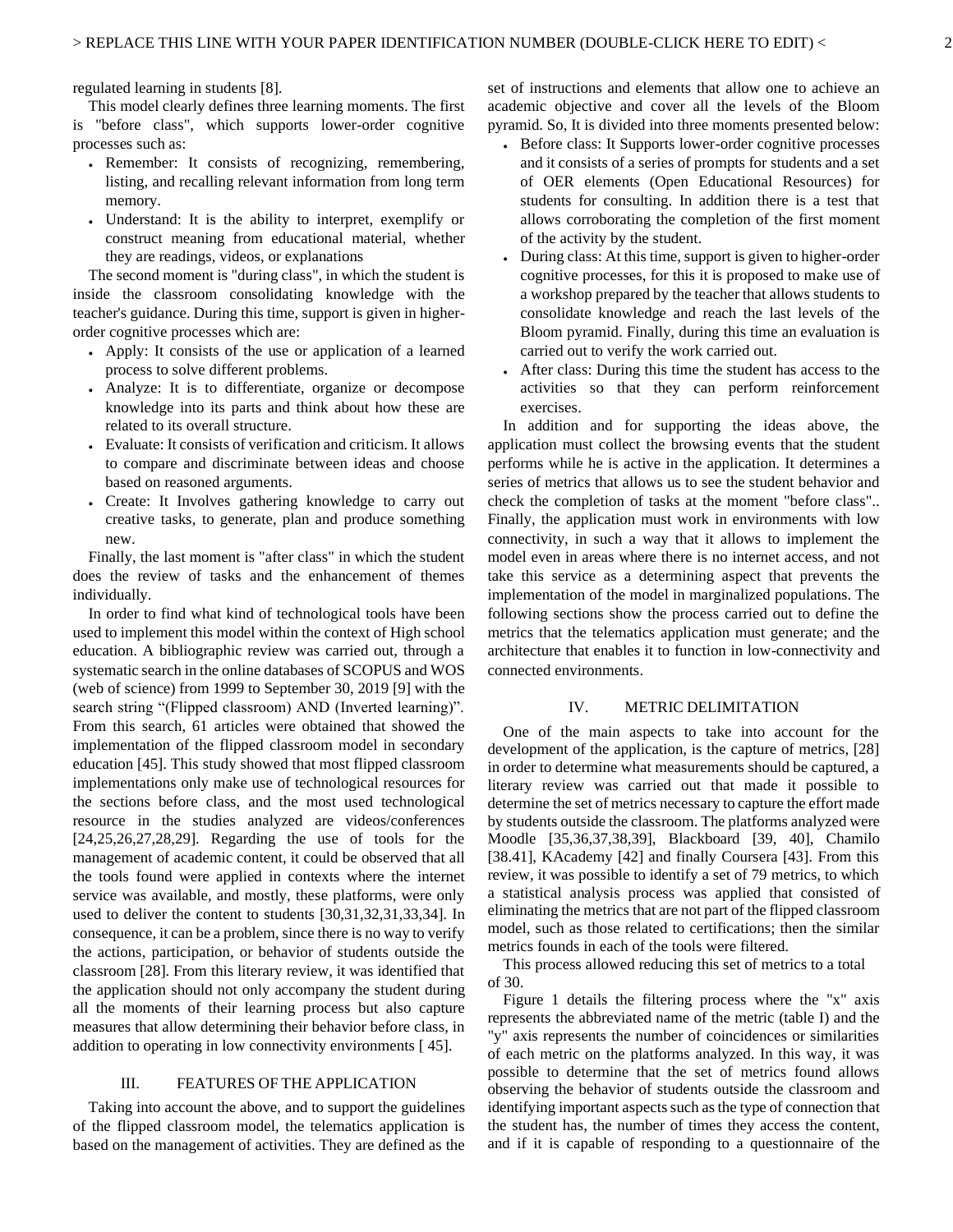TABLE I

METRICS CAPTURED BY THE APPLICATION

subject seen. Table I describes the 30 metrics generated by the mobile application. The first thirteen metrics are related to the process that the student carries within the application at different times. these could provide the student or the teacher with a record of their interaction with an activity. The fourteen and fifteen metrics reflect the type of connectivity that The student possesses within the platform. Them, metrics from the sixteenth to the twenty-seventh are related to the activities that the students develop on the platform, and the last metric is considered as the grade according to the activities that the student developed on the platform.

# V. MODULAR ARCHITECTURE OF THE MOBILE APPLICATION

To support the flipped classroom model, it was decided to design a mobile application, integrated with a teaching activity management system. It can allow teachers to create activities based on the flipped classroom model and later being able to work with students. The purpose is that the application can consume the activities that the teacher generates, allowing in this way the deployment of the activity and the collection of metrics. The architecture proposed in figure 2 not only allows to support the flipped classroom model but also works in low connectivity environments, through the following three layers:

# *A. Network layer*

In the first layer, there is a server hosted in the cloud through the infrastructure as a service (IaaS) model, which is connected to a global database and a central repository. Within the database, the data of each of the schools are housed, as well as a bank of activities and in the repository, there are all the OER elements available for use by students with an internet connection.



Fig. 1. Metric filtering.

#### *B. Local layer*

In the second layer a local network is located, which is in each of the schools, this network is also composed of a server, from where the information of the telematic application directed to the students is managed. This server is in turn connected to a database and a repository of resources. In this

| #              | <b>METRIC NAME</b>                                                       | Abbreviation  |
|----------------|--------------------------------------------------------------------------|---------------|
| 1              | Date and time stamp that enters the system                               | <b>RHFS</b>   |
| $\overline{c}$ | Usage time in an activity                                                | <b>TUA</b>    |
| 3              | Display check of a student's content<br>description                      | <b>CVCE</b>   |
| $\overline{4}$ | Total number of students interacting withthe<br>activity                 | NTVA          |
| 5              | Number of times the student accesses the<br>content                      | <b>NTEC</b>   |
| 6              | The number of doubts sent by a student.                                  | <b>NDEE</b>   |
| 7              | The number of doubts sent about an<br>activity.                          | <b>NDEA</b>   |
| 8              | Test note on the content of the activity.                                | <b>NTCA</b>   |
| 9              | Number of times a teacher answers<br>questions                           | <b>NTRPD</b>  |
| 10             | The number of times you access the<br>platform's visualization services. | NVASP         |
| 11             | Number of times the student downloads a<br>workshop                      | <b>NVEDT</b>  |
| 12             | Activity evaluation grades                                               | <b>NTADEC</b> |
| 13             | Type of connectivity in which the student<br>uses the application        | <b>NEA</b>    |
| 14             | Quiz verification "check-in" activity by<br>student                      | <b>NERGE</b>  |
| 15             | Number of students who started the activity                              | <b>NVERDA</b> |
| 16             | Number of evaluations carried out duringthe<br>degree by the student     | <b>TUPC</b>   |
| 17             | Assessment verification check on the<br>activity per student.            | <b>TUPS</b>   |
| 18             | List of students who saw and did not the<br>content                      | <b>LEC</b>    |
| 19             | List of students who saw and did not seethe<br>quiz                      | LEQ           |
| 20             | List of students who saw the workshop and<br>not the ones who did not.   | LEQ           |
| 21             | List of students who saw and did not seethe<br>evaluation                | LEE           |
| 22             | Number of students who viewed the<br>content and the ones who did not    | <b>NTESC</b>  |
| 23             | Number of students who took the quiz and<br>the students who did not     | NTESQ         |
| 24             | Number of students who saw the workshop<br>and the ones who did not      | <b>NTEST</b>  |
| 25             | Number of students who did and did not<br>take the assessment            | NTESE         |
| 26             | The average grade for an activity quiz                                   | <b>PCQA</b>   |
| 27             | Average rating of the evaluation in an<br>activity                       | <b>PCEA</b>   |
| 28             | The average final grade of activity for all<br>students                  | <b>PNFE</b>   |
| 29             | Percentage of completion of all activitiesper<br>student.                | <b>PCAE</b>   |
| 30             | The average final grade of activity for all<br>students                  | <b>NFAE</b>   |

case, the database contains the information of each school; while in the repository a subset of REA elements is located which are stored in it from the synchronization with the upper layer located in the cloud through the HTTP protocol, in addition to the REA elements created by each school.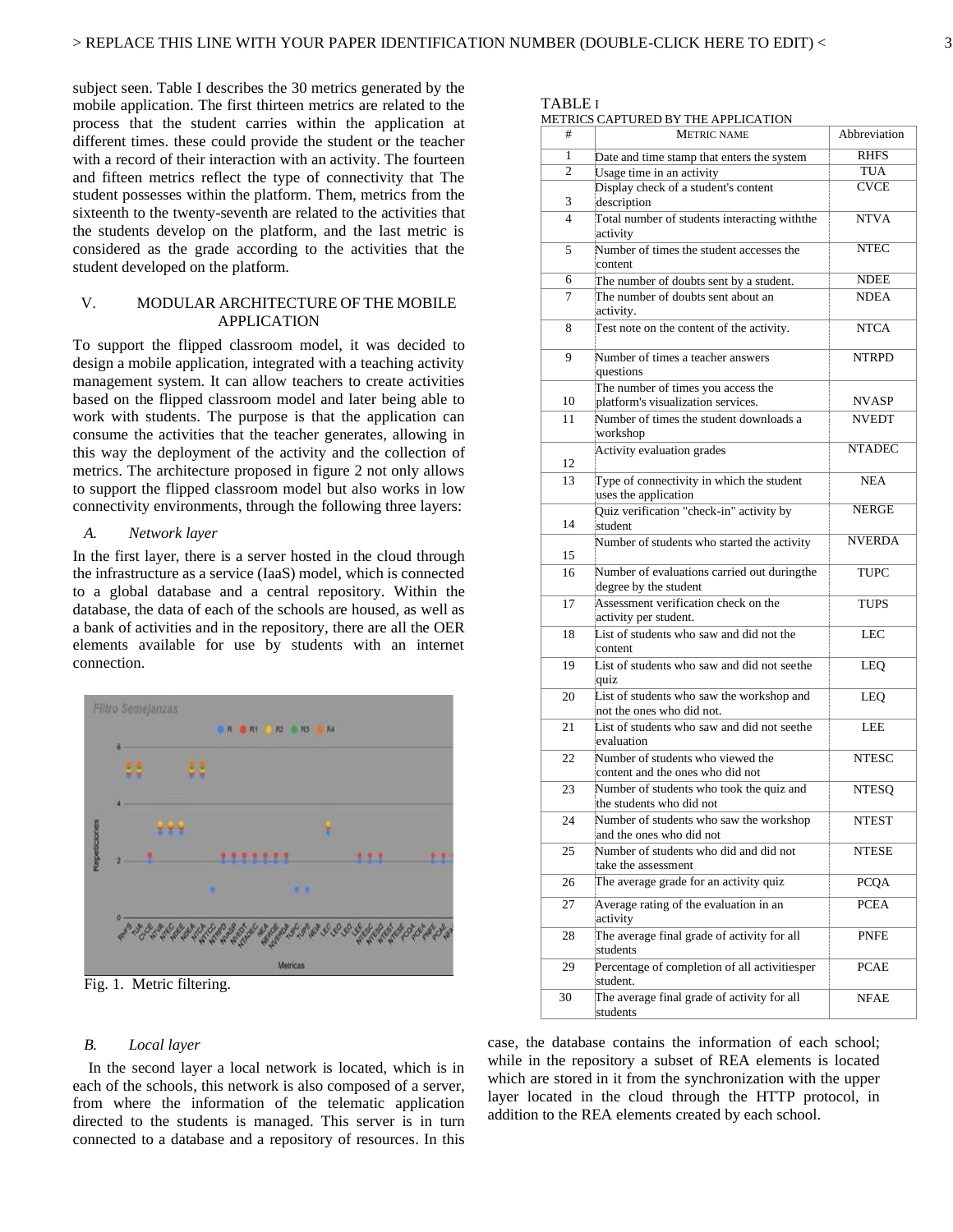interface that the application will present resides. In this layer, a mobile application is located that allows students to interact with the activities assigned by the teachers.

# *B. Management layer*

In this layer, it is all the logic of the application, where the user requests are received and the corresponding results are presented. To solve the requirements of the model, the following modules are used:

- Synchronization Module: It allows the application to synchronize with the servers of the local or network layer, depending on the case, aside from identifying the connection mode (local, or network).
- Administration module: It allows you to manage and administer the created accounts, administer users and reset passwords.
- Module Manager: It allows the communication between internal modules and manages communication between adjacent layers.
- Authorization Module: This allows the user to manage the necessary permissions and authorizations for the application to work efficiently.
- Evaluation Module: It allows the deployment of evaluations and the storage of responses within the application.
- Activities module: This allows the user to interact and store the content of the activities locally on the device.
- Metrics module: This module allows the user to capture and store the events necessary to generate the metrics of the effort made by the students.
- REA Elements Module: It allows the visualization of REA content according to user preferences.
- Security Module: It is in charge of the encryption processes and data protection.
	- Users Module: This allows you to create student accounts, modify data and reset passwords.

#### *C. Storage layer*

In this layer, we find the database managers, who are responsible for receiving requests from the management layer and returning the corresponding data.

The previous architecture is capable of supporting the flipped classroom model, even in low connectivity conditions. It also allows identifying some aspects about what the student does during the moment he/she is not in the classroom. For consequence, the metrics collector module is one of the most important things in this proposal. Nextly, important points of its implementation are described.

#### II. METRIC MODULE

The main contribution of this proposal is the capacity of the application to carry out the metric collection process, for this,





Diagrama de Red FC

Fig. 3. Layer model.

# *C. Client layer*

In this layer are the end devices on which the telematics application of a mobile nature runs; which allows students to download each of the activities and store them locally, in such a way that students can perform them even if they do not have internet, the data collected by the application will be synchronized with the servers of the upper layers as soon as the device has internet or is in the coverage area of the local network.

The mobile application is capable of supporting the three moments established in the model guidelines, in addition to operating in low connectivity environments, this application must capture the events that will allow generating the metrics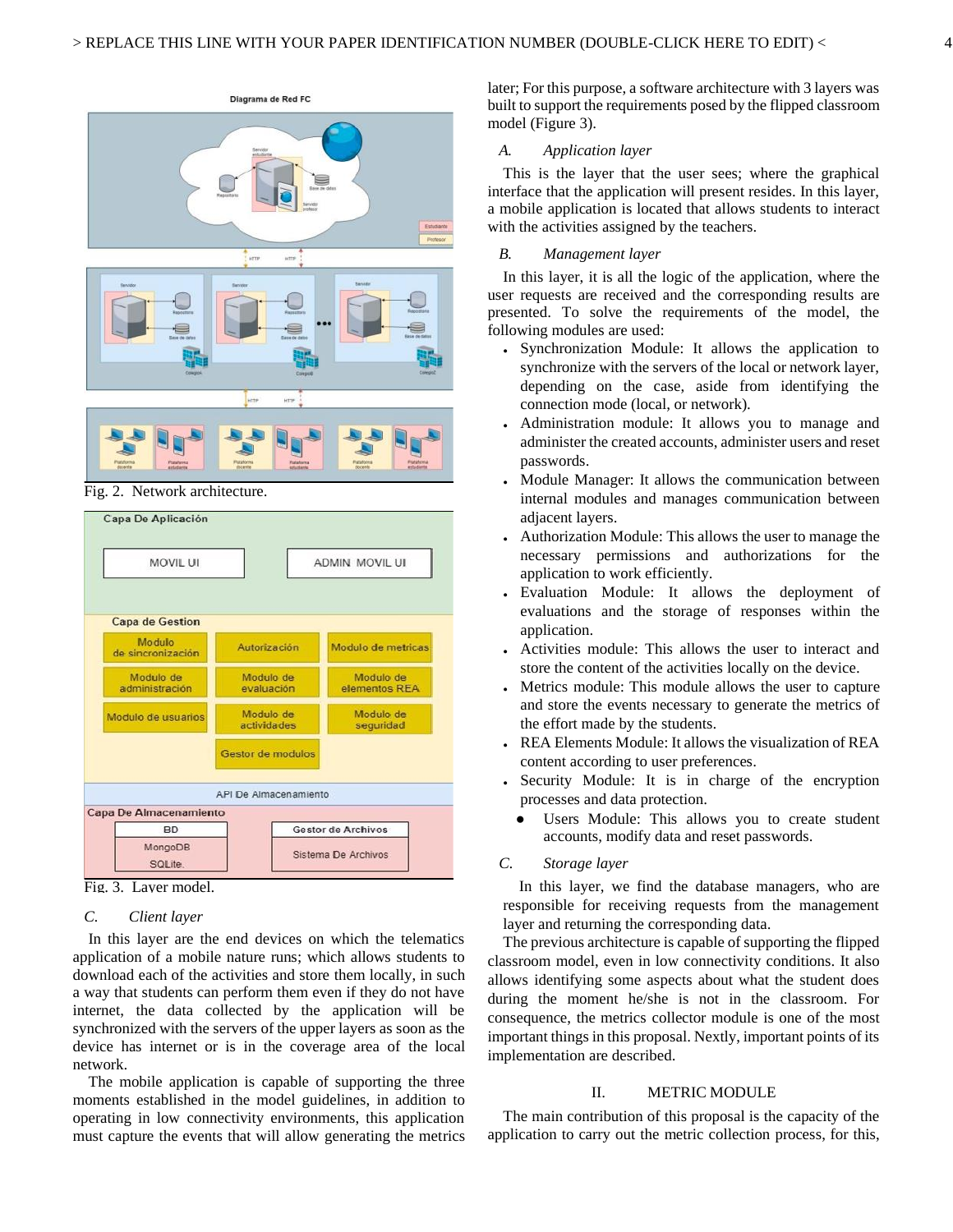the system requires the capture and storage of events, which are focused on analyzing the participation of the student in the platform [44] among the events that need to be captured and stored are: the click event, date and time of registration, date and time of starting the session, date and time of closing session. This leaves a click and event log, called a flow, which is associated with a particular student. To do this, the application builds a log event, which groups the events with a user identifier (ID). From the storage of the events and the synchronization that the application makes with the server, a data mining process will be carried out, which allows generating the metrics.

#### III. APPLICATION PROTOTYPE

The SmarFC application was developed based on the XP development methodology. The methodology allowed defining the roles to be assumed by each one of the team members. A set of 4 iterations were established for the development of the application with a time of 3 weeks for each one. The solution obtained consists of a mobile application for Android devices developed in React-native. Then, the functionalities of the application are detailed. The SmartFC application allows the user (Student) to create a personal and unique account (figure 4). When you enter the application you will be able to find the assigned activities by each one of the teachers of your grade divided by the different subjects (figure 5); so, each activity is divided into 3 parts (figure 6) called within the application as practice at home, practice in class and take the exam. In practice at home, the activities of the moment are developed before class, while to complete the moment in class, the following two parts are developed: first the practice in class and second, the activity where there is a workshop to develop in the company of the teacher, and the final evaluation, that allows to evaluate the subject. In addition, the student can access all the REA content, stored in the repositories, either locally or on the global server; the student can also communicate the doubts he has on the subject and synchronize them with the server to later receive feedback from the teacher (figure 7). Another important aspect is that the application allows the student to view her progress in each activity; as well as the results of the evaluations and quizzes (figure 8).

#### IV. CASE ESTUDY

To test the collection of metrics, it was decided to carry out a case study at the Santa Catalina Labore school in the municipality of Bolívar Cauca in Colombia, with the aim of answering the following research question: How to verify the collection of metrics of the effort made by the student out of the classroom? To respond to the previous question, a sample of 31 tenth grade students was taken, who were given an introduction to the flipped classroom methodology and the management of the "SmartFC'' application, then, they were subsequently asked to interact with the activity called "Use of the rule of 3 to calculate percentage ", later they were asked to perform the synchronization of the captured events with the local server installed on laptop Asus brand Intel i5 processor at 2.7 GHz, RAM 8Gb and 480 SSD in the school. In figure 9 you can see the number of registers stored in the database, which corresponds to 115 records, which allows verifying that the collection metrics were carried out successfully. Besides this, during the case study, two surveys were implemented one before starting the interaction with the application, which consisted of doing a survey to find out socio-cultural aspects from the surveyed population; and another one after the end of the interaction with the application to determine the degree of acceptance of the technology.

As a result of this process, it was observed that in a96.7% of students, they own a smartphone for their personal use; Besides, they highlighted in their majority that the quality of the internet in their school is deficient, and the 32.2% answered that they do not have an internet connection at home; what validates the hypothesis that the application should work in connected environments and in which there is low connectivity so that the internet is not an exclusion factor in implementing academics models that make use of the ICTs. On the other hand, the results of the technology acceptance survey were highly positive, where 87% of the students affirm that they intend to continue making use of the application (figure 10, figure 11).

The results showed to be positive, it was possible to verify the collection of metrics in a real way in an environment with low connectivity conditions. The students considered the use of this application to be advantageous to improve the learning processes that they currently carry, and a degree of intention to use of 87.1% was obtained, which does not lead to the conclusion that the tool is highly accepted by the students, due to its ease of use and its perceived usefulness.



Fig. 4. Login view.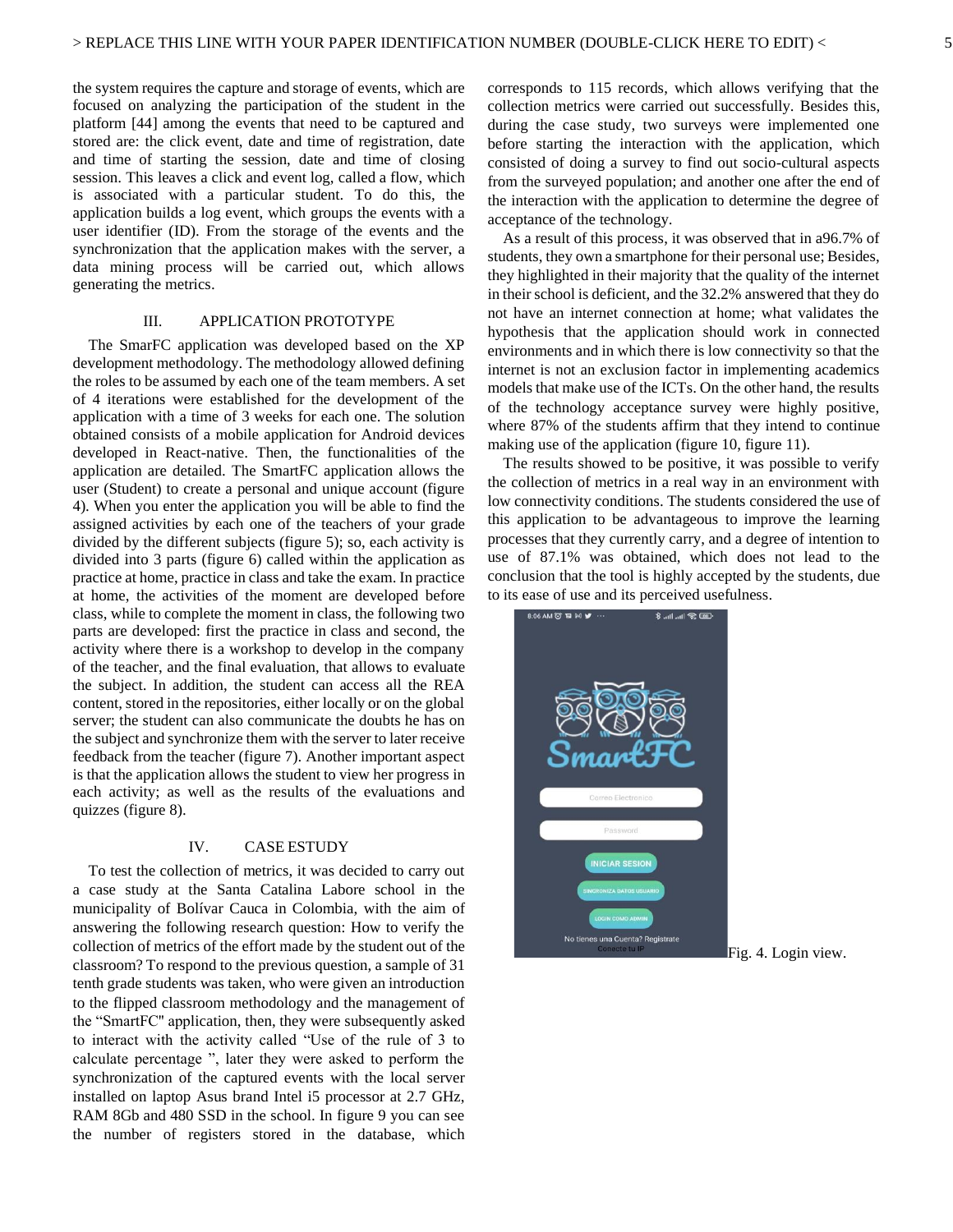

Fig. 5. View of subjects and activities.



Fig. 6. learning moment's view.



Fig. 7. Register doubts



Fig. 8. Student profile

# V. CONCLUSIONS AND FUTURE WORK

It is necessary to emphasize the importance that it has for the learning process of the students of schools and colleges, that the way in which they learn is updated and reinvented according to the needs and trends that are currently presented. Based on this, the flipped classroom molding allows incorporating the use of ICT in the teaching and learning process, as well as allowing students to form a more critical and proactive vision during learning. One of the most important parts of the flipped classroom model, which until now has not been applied consistently; is following what the student does outside the classroom, therefore the metric collection system plays an important role when creating an application. that supports students during the learning process; Another aspect to highlight is that, most of the investigations in which flipped classroom and ICT are applied, have been carried out in environments where the internet connection is guaranteed, in the other hand for the populations where this service has not ensured, its the implementation was a difficult type of model, which was confirmed, when implementing the case study where a third of the population did not have access to the internet in their homes or when they had a poor connection in their schools. To continue with the research, it is necessary to develop a broader case study that allows verifying the impact of the use of the telematics application on the academic achievements of students, who adopt the flipped classroom model. In addition, the development of the application, allows improving the experience of students within the application.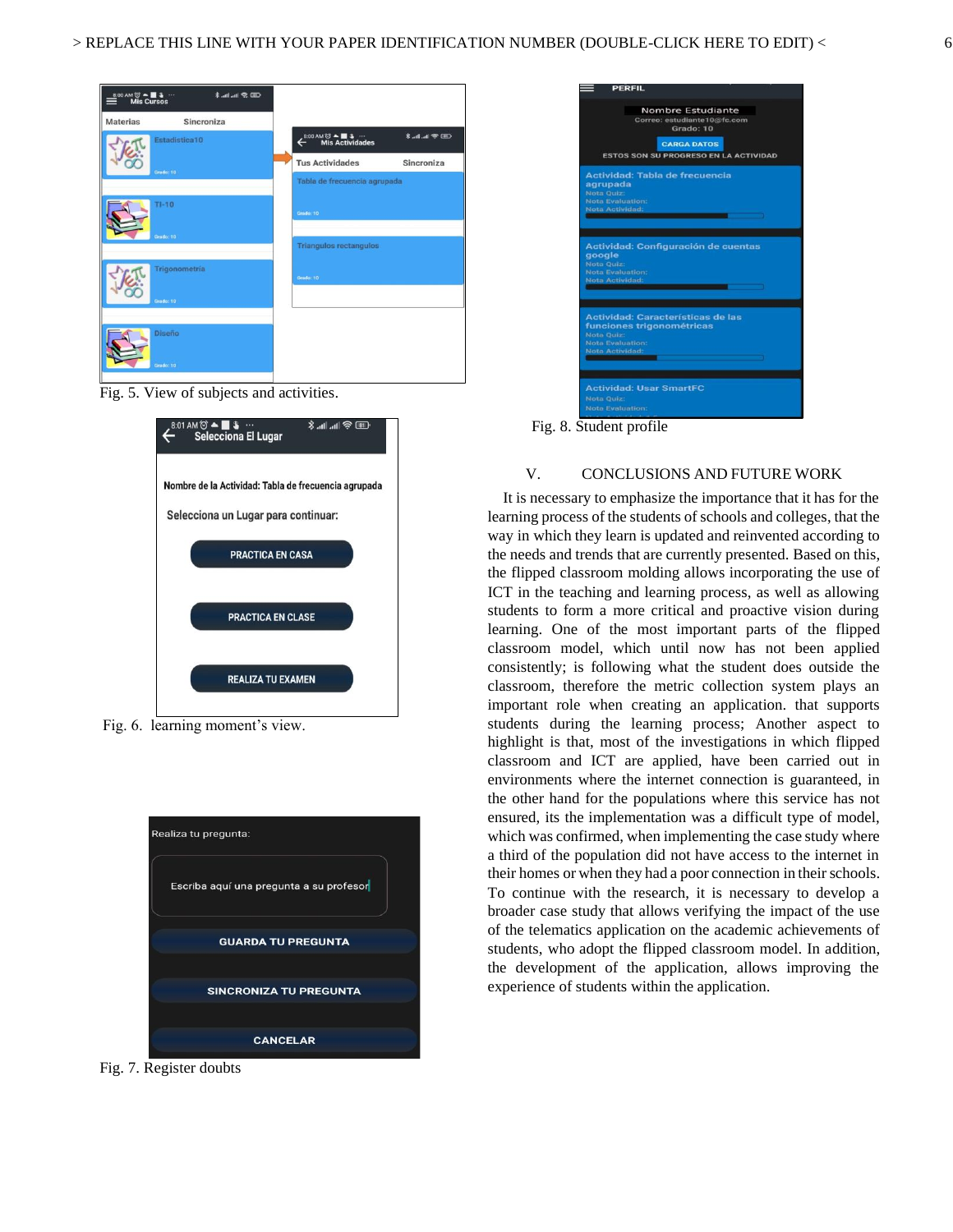

Fig. 9. Metric record



Fig. 10. Intent to use Perceived utility



Fig. 11. Intent to use Perceived ease of use

#### ACKENOWLEDGMENTS

This research is funded by the grant of InnovAción Cauca 04-2017 for the PhD in Telematic Engineering from the University of Cauca, Popayán, Colombia.

#### **REFERENCES**

- [1] P. J. Méndez, Mundos cambiantes: La tecnología y la educación 3.0 changing worlds: Technology and education 3.0, Revista complutense de educación 23 (1) (2012) 11–22
- [2] J. Adell, L. Castañeda, Tecnologías emergentes, pedagogías emergentes, Tendencias emergentes en educación con TIC (2012) 13– 32.
- [3] J. Cabero Almenara, Reflexiones educativas sobre las tecnologías de la información y la comunicación (tic), Tecnología, Ciencia y Educación, 19-27.
- [4] F. Sotelo, A. Ordoñez, M. F. Solarte, Marco de referencia para la integración de recursos web como servicios de e-learning en. lrn, Tecnura (2015) 79–92.
- [5] Y. Jiugen, X. Ruonan, Z. Wenting, Essence of flipped classroom teaching model and influence on traditional teaching, 2014 IEEE Workshop on Electronics, Computer and Applications (2014) 362–365
- [6] O. G. Sosa, C. H. Manzuoli, Models for the pedagogical integration of information and communication technologies: a literature review, Ensaio: Avaliação e Políticas Públicas em Educação 27 (102) (2019) 129–156.
- [7] F. L. Network, What is flipped learning? the four pillars of flip. flipped learning network, 501 (c), 2 (2014).
- [8] G. Ak¸cayır, M. Ak¸cayır, The flipped classroom: A review of its advantages and challenges, Computers & Education 126 (2018) 334–345.
- [9] M. J. Lage, G. J. Platt, M. Treglia, Inverting the classroom: A gateway to creating an inclusive learning environment, The Journal of Economic Education 31 (1) (2000) 30–43.
- [10] C. K. Lo, K. F. Hew, G. Chen, Toward a set of design principles for mathematics flipped classrooms: A synthesis of research in mathematics education, Educational Research Review 22 (2017) 50–73.
- [11] L. Cheng, A. D. Ritzhaupt, P. Antonenko, Effects of the flipped classroom instructional strategy on students' learning outcomes: A metaanalysis, Educational Technology Research and Development 67 (4) (2019) 793–824.
- [12] J. L. Bishop, M. A. Verleger, et al., The flipped classroom: A survey of the research, in: ASEE national conference proceedings, Atlanta, GA, Vol. 30, 2013, pp. 1–18.
- [13] Y. Li, T. Daher, Integrating innovative classroom activities with flipped teaching in a water resources engineering class, Journal of Professional Issues in Engineering Education and Practice (2016) 05016008.
- [14] C. McBride, Flipping advice for beginners: What i learned flipping undergraduate mathematics and statistics classes, Primus (2015) 694– 712.
- [15] L. Abeysekera, P. Dawson, Motivation and cognitive load in the flipped classroom: definition, rationale and a call for research, Higher Education Research & Development (2015) 1–14.
- [16] M. K. Kim, S. M. Kim, O. Khera, J. Getman, The experience of three flipped classrooms in an urban university: an exploration of design principles, The Internet and Higher Education 22 (2014) 37–50.
- [17] A. Churches, Taxonom´ıa de bloom para la era digital, Eduteka. Recuperado 11.
- [18] C. Berenguer-Albaladejo, et al., Acerca de la utilidad del aula invertida o flipped classroom, Universidad de Alicante. Instituto de Ciencias de la Educación.
- [19] W. Martínez Olvera, I. Esquivel-Gámez, J. Martínez Castillo, Aula invertida o modelo invertido de aprendizaje: Origen, sustento e implicaciones, Los Modelos Tecno-Educativos, revolucionando el aprendizaje del siglo XXI (2014) 143–160.
- [20] F. Soares, A. P. López, Teaching mathematics using massive open online courses, Proceedings of INTED2016 Conference 7th-9th March 2016 (2016) 2635–2641.
- [21] E. Triantafyllou, O. Timcenko, L. Busk Kofoed, Student behaviors and perceptions in a flipped classroom: A case in undergraduate mathematics, Proceedings of the Annual Conference of the European Society for Engineering Education 2015 (SEFI 2015).
- [22] M. G. Ureña, L. M. Gómez, V. V. Ruiz, E. Calderón, A. L. Crispín, M. A. F. González, J. V. Gallego, El aprendizaje asistido por ordenador en ´ la enseñanza de la medicina y la cirugía en la facultad de medicina.
- [23] R. Dawood, M. Syaryadhi, M. Irhamsyah, et al., Measuring the increase in students' comprehension in a flipped introductory calculus course, International Conference on Interactive Collaborative Learning (2017) 202–207.
- [24] D. Schultz, S. Duffield, S. C. Rasmussen, J. Wageman, Effects of the flipped classroom model on student performance for advanced placement high school chemistry students, Journal of chemical education 91 (9) (2014) 1334–1339.
- [25] C. K. Lo, C. W. Lie, K. F. Hew, Applying "first principles of instruction" as a design theory of the flipped classroom: Findings from a collective study of four secondary school subjects, Computers & Education 118 (2018) 150– 165
- [26] B. Ay ci cek, T. Yanpar Yelken, The effect of flipped classroom model on students' classroom engagement in teaching english., International Journal of Instruction 11 (2) (2018) 385–398.
- [27] Y.-N. Huang, Z.-R. Hong, The effects of a flipped english classroom intervention on students' information and communication technology and english reading comprehension, Educational Technology Research and Development 64 (2) (2016) 175–193.
- [28] T. R. Hodgson, A. Cunningham, D. McGee, L. Kinne, T. J. Murphy, Assessing behavioral engagement in flipped and non-flipped mathematics